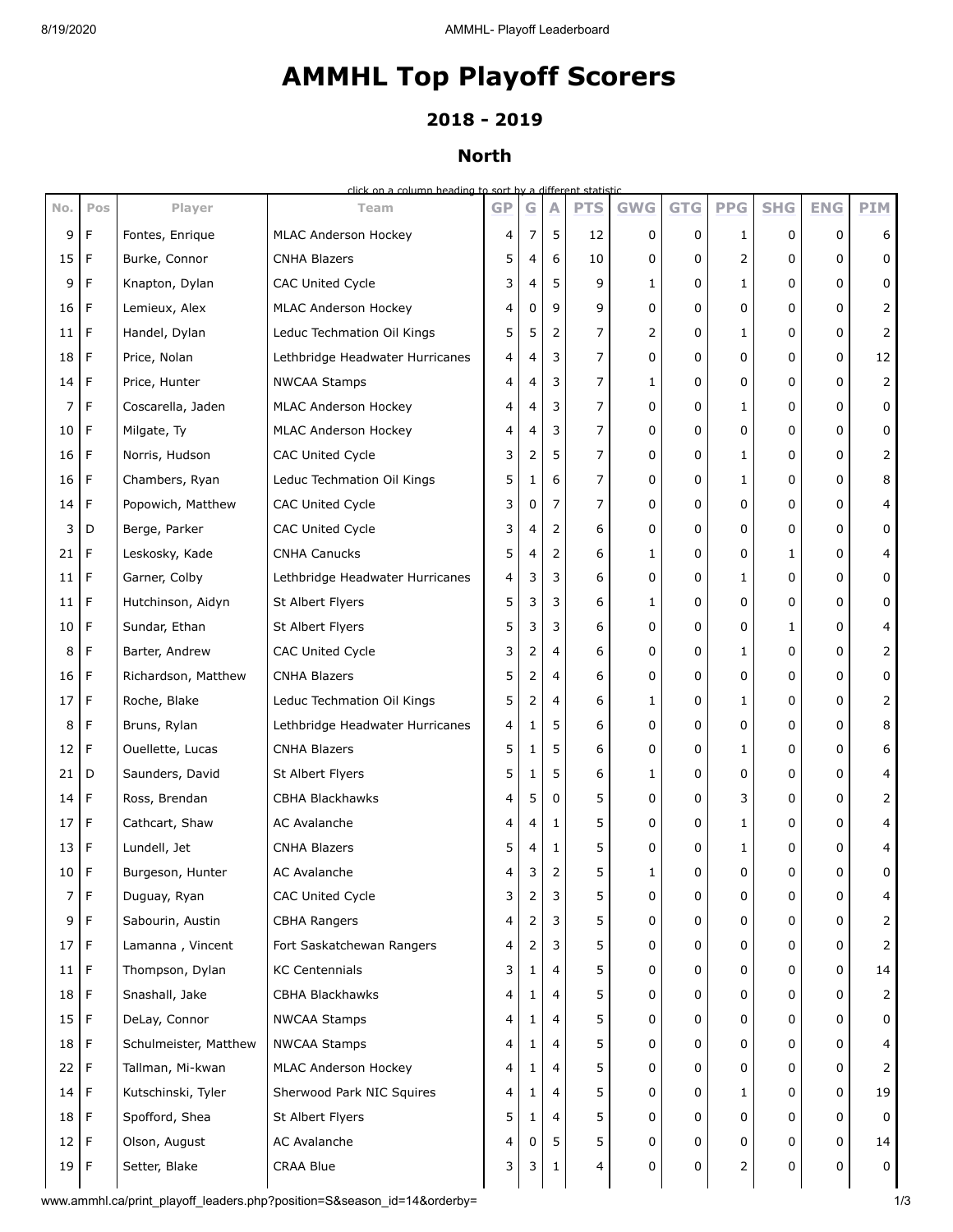#### 8/19/2020 AMMHL- Playoff Leaderboard

| $23$ F         |   | Machan, Ethan       | <b>SEAC Tigers</b>              | 3 | 3 |   | 4              | 0        | 0        |   | 0        | 0        | $\mathbf{0}$ |
|----------------|---|---------------------|---------------------------------|---|---|---|----------------|----------|----------|---|----------|----------|--------------|
| 10             | F | Ziv, Noah           | <b>CAC United Cycle</b>         | 3 | 3 |   | 4              | $\Omega$ | 0        | 2 | $\Omega$ | 0        | 2            |
| 12             | F | Sorenson, Evan      | <b>KC Centennials</b>           | 3 | 3 |   | 4              |          | 0        | 0 | O        | $\Omega$ | 0            |
| 13             | F | Norris, Jared       | <b>NWCAA Stamps</b>             | 4 | 3 |   | 4              | 0        | 0        |   |          | 0        | 6            |
| 19             | F | Taylor, Carson      | Sherwood Park NIC Squires       | 4 | 3 |   | 4              |          | 0        |   |          | 0        |              |
| 12             | F | MacDonald, Nathan   | <b>CNHA Canucks</b>             | 5 | 3 |   | $\overline{4}$ |          | 0        |   | O        | 0        |              |
| $\overline{4}$ | F | Leslie, Dylan       | St Albert Flyers                | 5 | 3 |   | 4              | 0        | 0        | 2 | $\Omega$ | 0        | 10           |
| 15             | F | Svarich, Mason      | <b>PAC Saints</b>               | 3 | 2 |   | 4              | 0        | $\Omega$ |   | O        | 0        | 0            |
| 16             | F | Wienecke, Alexander | <b>CBHA Blackhawks</b>          | 4 | 2 |   | 4              |          | 0        |   | O        | 0        | 2            |
| 6              | F | Lazar, Koden        | Lethbridge Headwater Hurricanes | 4 | 2 | 2 | 4              |          | 0        |   | O        | 0        |              |
| 19             | F | Turner, Aidan       | <b>NWCAA Bruins</b>             | 4 | 2 |   | 4              |          | 0        | 0 |          | 0        | 6            |
|                |   |                     |                                 |   |   |   |                |          |          |   |          |          |              |

## **South**

|        | click on a column heading to sort by a different statistic |                     |                                 |                |              |                |            |            |            |            |            |            |                |
|--------|------------------------------------------------------------|---------------------|---------------------------------|----------------|--------------|----------------|------------|------------|------------|------------|------------|------------|----------------|
| No.    | Pos                                                        | Player              | Team                            | <b>GP</b>      | G            | A              | <b>PTS</b> | <b>GWG</b> | <b>GTG</b> | <b>PPG</b> | <b>SHG</b> | <b>ENG</b> | <b>PIM</b>     |
| 9      | F                                                          | Fontes, Enrique     | MLAC Anderson Hockey            | 4              | 7            | 5              | 12         | 0          | 0          | 1          | 0          | 0          | 6              |
| 15     | F                                                          | Burke, Connor       | <b>CNHA Blazers</b>             | 5              | 4            | 6              | 10         | 0          | 0          | 2          | 0          | 0          | 0              |
| 9      | F                                                          | Knapton, Dylan      | <b>CAC United Cycle</b>         | 3              | 4            | 5              | 9          | 1          | 0          | 1          | 0          | 0          | 0              |
| 16     | F                                                          | Lemieux, Alex       | MLAC Anderson Hockey            | 4              | 0            | 9              | 9          | 0          | 0          | 0          | 0          | 0          | 2              |
| 11     | F                                                          | Handel, Dylan       | Leduc Techmation Oil Kings      | 5              | 5            | 2              | 7          | 2          | 0          | 1          | 0          | 0          | $\overline{2}$ |
| 18     | F                                                          | Price, Nolan        | Lethbridge Headwater Hurricanes | 4              | 4            | 3              | 7          | 0          | 0          | 0          | 0          | 0          | 12             |
| 14     | F                                                          | Price, Hunter       | <b>NWCAA Stamps</b>             | 4              | 4            | 3              | 7          | 1          | 0          | 0          | 0          | 0          | $\overline{2}$ |
| 7      | F                                                          | Coscarella, Jaden   | MLAC Anderson Hockey            | 4              | 4            | 3              | 7          | 0          | 0          | 1          | 0          | 0          | 0              |
| 10     | F                                                          | Milgate, Ty         | MLAC Anderson Hockey            | 4              | 4            | 3              | 7          | 0          | 0          | 0          | 0          | 0          | 0              |
| 16     | F                                                          | Norris, Hudson      | CAC United Cycle                | 3              | 2            | 5              | 7          | 0          | 0          | 1          | 0          | 0          | 2              |
| 16     | F                                                          | Chambers, Ryan      | Leduc Techmation Oil Kings      | 5              | 1            | 6              | 7          | 0          | 0          | 1          | 0          | 0          | 8              |
| 14     | F                                                          | Popowich, Matthew   | <b>CAC United Cycle</b>         | 3              | 0            | 7              | 7          | 0          | 0          | 0          | 0          | 0          | 4              |
| 3      | D                                                          | Berge, Parker       | <b>CAC United Cycle</b>         | 3              | 4            | $\overline{2}$ | 6          | 0          | 0          | 0          | 0          | 0          | 0              |
| 21     | F                                                          | Leskosky, Kade      | <b>CNHA Canucks</b>             | 5              | 4            | 2              | 6          | 1          | 0          | 0          | 1          | 0          | 4              |
| 11     | F                                                          | Garner, Colby       | Lethbridge Headwater Hurricanes | 4              | 3            | 3              | 6          | 0          | 0          | 1          | 0          | 0          | 0              |
| 11     | F                                                          | Hutchinson, Aidyn   | St Albert Flyers                | 5              | 3            | 3              | 6          | 1          | 0          | 0          | 0          | 0          | 0              |
| 10     | F                                                          | Sundar, Ethan       | St Albert Flyers                | 5              | 3            | 3              | 6          | 0          | 0          | 0          | 1          | 0          | 4              |
| 8      | F                                                          | Barter, Andrew      | CAC United Cycle                | 3              | 2            | 4              | 6          | 0          | 0          | 1          | 0          | 0          | $\overline{2}$ |
| 16     | F                                                          | Richardson, Matthew | <b>CNHA Blazers</b>             | 5              | 2            | 4              | 6          | 0          | 0          | 0          | 0          | 0          | 0              |
| 17     | F                                                          | Roche, Blake        | Leduc Techmation Oil Kings      | 5              | 2            | 4              | 6          | 1          | 0          | 1          | 0          | 0          | 2              |
| 8      | F                                                          | Bruns, Rylan        | Lethbridge Headwater Hurricanes | 4              | 1            | 5              | 6          | 0          | 0          | 0          | 0          | 0          | 8              |
| 12     | F                                                          | Ouellette, Lucas    | <b>CNHA Blazers</b>             | 5              | 1            | 5              | 6          | 0          | 0          | 1          | 0          | 0          | 6              |
| 21     | D                                                          | Saunders, David     | St Albert Flyers                | 5              | 1            | 5              | 6          | 1          | 0          | 0          | 0          | 0          | 4              |
| 14     | F                                                          | Ross, Brendan       | CBHA Blackhawks                 | 4              | 5            | 0              | 5          | 0          | 0          | 3          | 0          | 0          | 2              |
| 17     | F                                                          | Cathcart, Shaw      | <b>AC Avalanche</b>             | 4              | 4            | 1              | 5          | 0          | 0          | 1          | 0          | 0          | 4              |
| 13     | F                                                          | Lundell, Jet        | <b>CNHA Blazers</b>             | 5              | 4            | 1              | 5          | 0          | 0          | 1          | 0          | 0          | 4              |
| 10     | F                                                          | Burgeson, Hunter    | <b>AC Avalanche</b>             | 4              | 3            | 2              | 5          | 1          | 0          | 0          | 0          | 0          | 0              |
| 7      | F                                                          | Duguay, Ryan        | <b>CAC United Cycle</b>         | 3              | 2            | 3              | 5          | 0          | 0          | 0          | 0          | 0          | 4              |
| 9      | F                                                          | Sabourin, Austin    | CBHA Rangers                    | 4              | 2            | 3              | 5          | 0          | 0          | 0          | 0          | 0          | $\overline{2}$ |
| 17     | F                                                          | Lamanna, Vincent    | Fort Saskatchewan Rangers       | 4              | 2            | 3              | 5          | 0          | 0          | 0          | 0          | 0          | 2              |
| 11     | F                                                          | Thompson, Dylan     | <b>KC Centennials</b>           | 3              | 1            | 4              | 5          | 0          | 0          | 0          | 0          | 0          | 14             |
| $18$ F |                                                            | Snashall, Jake      | CBHA Blackhawks                 | $\overline{4}$ | $\mathbf{1}$ | 4              | 5          | 0          | 0          | 0          | 0          | 0          | $2 \mid$       |

www.ammhl.ca/print\_playoff\_leaders.php?position=S&season\_id=14&orderby= 2/3